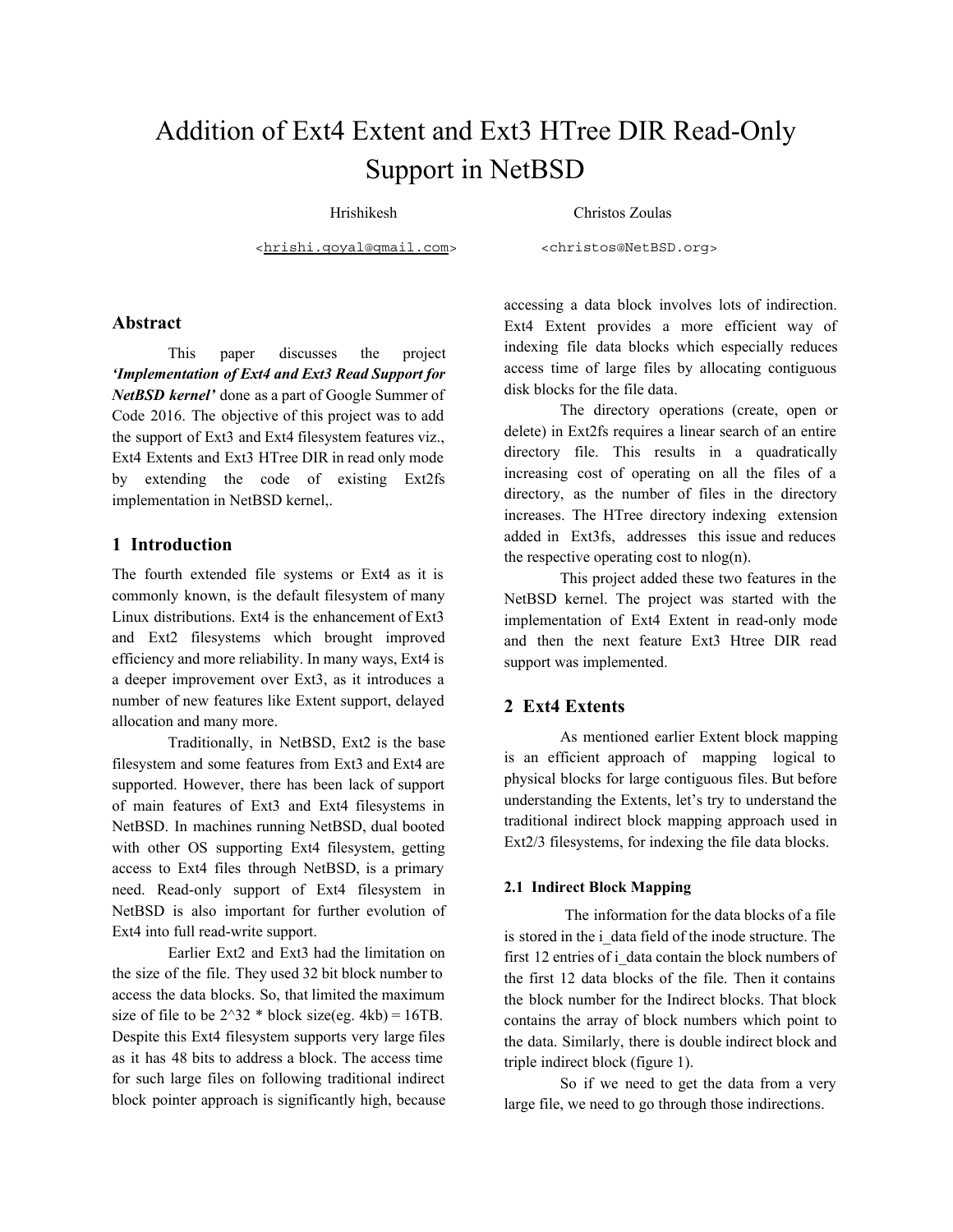

*Figure 1 Indirect block mapping*

## **2.2 Extent**

In extent based block mapping, the i\_data of inode contains Extent structures [4]. There is a extent header, Extent and Extent index.

The Extent is implemented as a B+ Tree, with a disk block allocated for each node in the tree except for the root node. All nodes contain a header and either extent structures or extent index structures(Table 1). Specifically the leaf nodes have the Extent structure and others nodes have Extent Index Structure. The header contains the number of valid entries in the node, the capacity of entries the node can store, the depth of the tree, and a magic number. The magic number can be used to differentiate between different versions of extents, as new enhancements are made to the feature, such as increasing to 64-bit block numbers.

The Extent struct is a single descriptor which represents a range of contiguous physical blocks (Figure 2). The physical block field in an extents structure takes 48 bits. A single extent can represent 215 contiguous blocks, or 128 MB, with 4 KB block size. The MSB of the extent length is used to flag uninitialized extents, used for the preallocation feature. The extent index structures are used for non leaf nodes. It contains the block number of the block where next level of nodes are stored. The logic can be described by the following figure 2. Four extents can be stored in the ext4 inode structure directly. This is generally sufficient to represent small or contiguous files. For very large, highly fragmented, or sparse files, new blocks with extent index structures are used. In this case a constant depth extent tree is used to store the extents map of a file.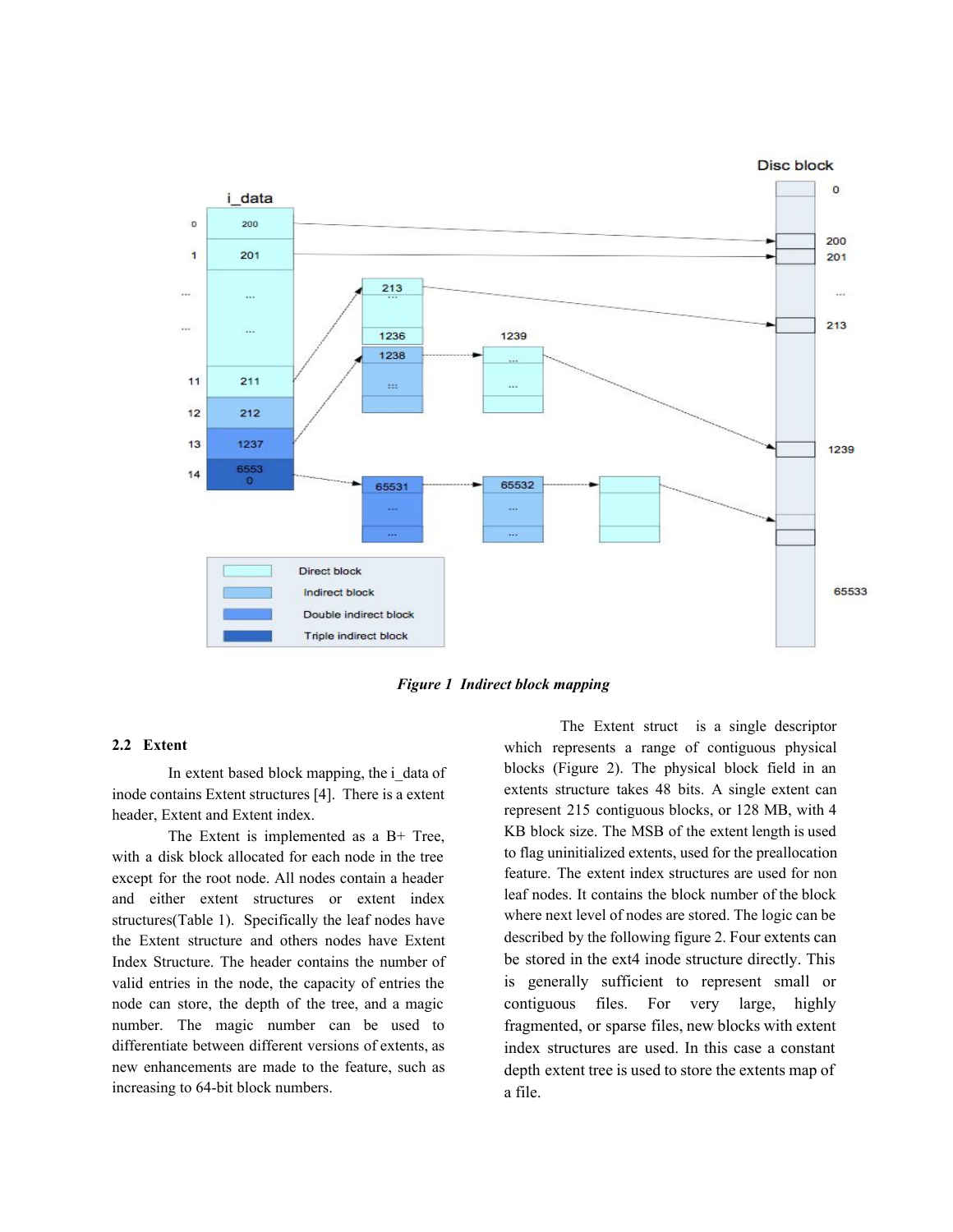| ext4 extent idx         |                                                                                     |  |  |  |
|-------------------------|-------------------------------------------------------------------------------------|--|--|--|
| ei blk                  | $/*$ indexes logical blocks $*/$<br>ei leaf lo $/*$ points to physical block of the |  |  |  |
| ei leaf hi<br>ei unused | $*$ next level $*/$<br>/* high 16 bits of physical block $*/$                       |  |  |  |

*Table 1 (a) Extent Index Structure*

| ext4 extent header |                                                     |  |  |  |
|--------------------|-----------------------------------------------------|--|--|--|
| eh magic           | /* magic number: $0xf30a$ */                        |  |  |  |
| eh ecount          | $\frac{*}{*}$ number of valid entries $\frac{*}{*}$ |  |  |  |
| eh max             | /* capacity of store in entries $*/$                |  |  |  |
| eh depth           | /* the depth of extent tree $*/$                    |  |  |  |
| eh gen             | /* generation of extent tree $*/$                   |  |  |  |

*Table 1(b) Extent Header Structure*

| ext4 extent |                                                 |  |  |  |
|-------------|-------------------------------------------------|--|--|--|
| e blk       | /*first logical block $*/$                      |  |  |  |
| e len       | /* number of blocks */                          |  |  |  |
| e start hi  | /* high 16 bits of physical block $\frac{*}{s}$ |  |  |  |
| e start lo  | /* low 32 bits of physical block $*/$           |  |  |  |

*Table 1 (c) Extent tree extent structures*

Figure 2 shows the layout of the extents tree. The root of this tree is stored in the ext4 inode structure and extents are stored in the leaf nodes of the tree.

# **2.3 Extent Tree Traversals**

In the read operation for the requested data of a file having Extent tree as an index for file data blocks, getting the map of logical block number to physical block number is a crucial step. To map file's logical block number to corresponding disk block number, one needs to travel Extent tree beginning from the root stored in the i\_data field of the inode. The header field 'eh ecount' in each node gives the number of children of current node as each extent index contains a pointer to a child node. The nodes in next level of the Extent tree may further be non leaf nodes. All the nodes in the deepest (leaf) level of the tree contain extent structs which represent a chunk of contiguous file data blocks. All the indices in a node are sorted according to 'ei blk' value in the index, hence binary search is used in block search algorithms [11].



*Figure 2 A typical extent tree*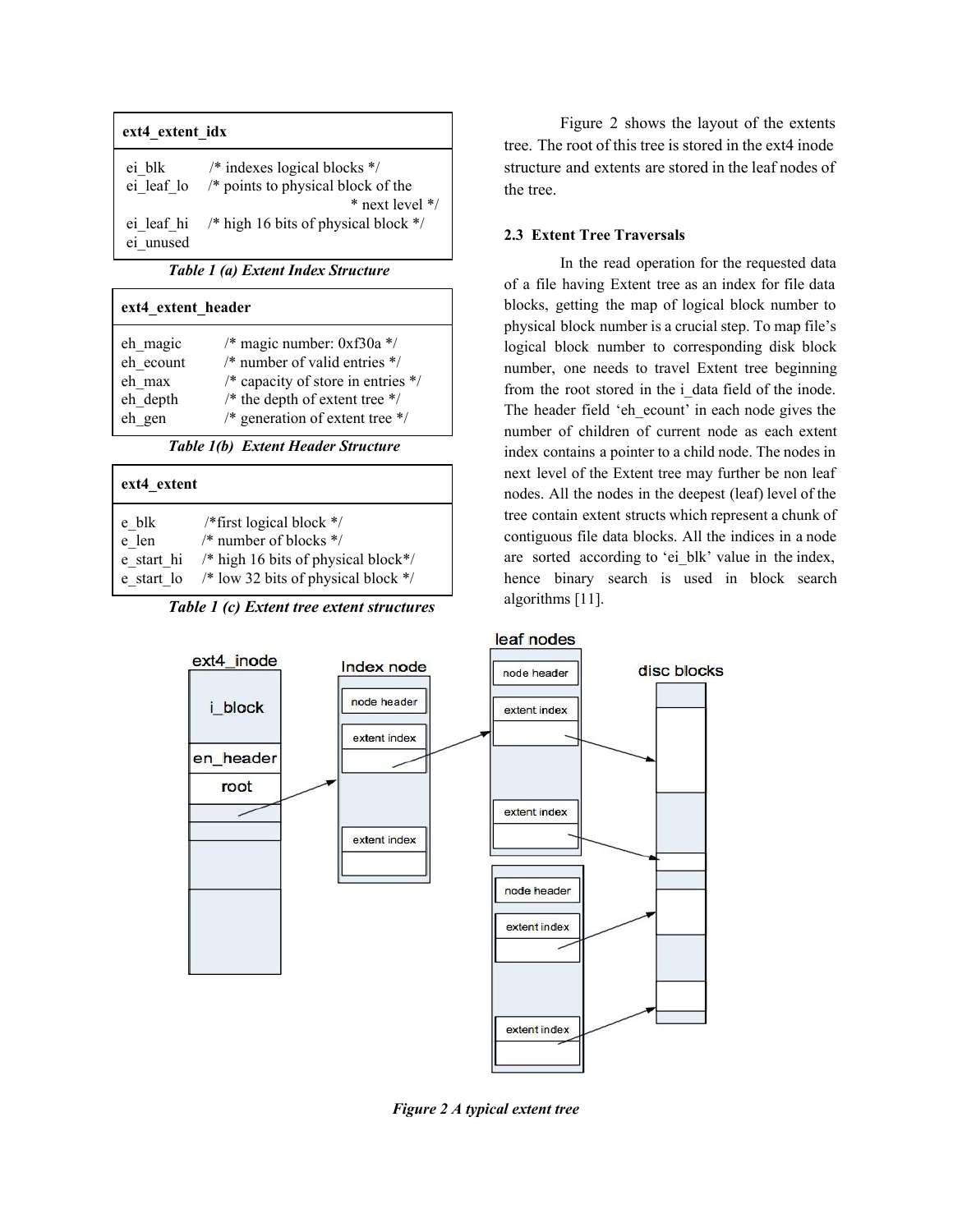To find a physical block number corresponding to a file logical block, Extent tree is traversed from top to bottom in the direction of the extent index with 'ei blk' value just less than or equal to the target hash value at each level. At the leaf level, nearest extent is found in the same manner which contains the pointer to the contiguous physical blocks. During tree traversal, path is stored into an array which represents the exact path of a disk block corresponding to file logical block.

# **3 UBC Interface in NetBSD**

Previous section gives an overview of extent structs and process of getting physical block corresponding to target file block. The core logic of the extent remains same irrespective of the underlying filesystem and OS. There already exists a number of extent map implementations for the file data block indexing. For example, in FreeBSD, Extent read support had already been implemented. Needless to say, the reimplementation of Extent core-logic was not a challenge here, the challenge was to deal with different standards of both kernel

and to figure out how FreeBSD's extent implementation fit the NetBSD kernel without the need of much modifications. So let's understand the difference in VFS interfaces in the two kernels, FreeBSD and NetBSD. The major differences in the VFS layer of both the kernels are due to having different strategies to approach the *Double Cache Problem* [12]*.* This section, describes the *Double Cache Problem* and UBC interface which addresses this problem in NetBSD. We will also look at FreeBSD's strategy to address this problem.

#### **3.1 Double Cache Problem**

There are two mechanisms to access filesystem data. One is memory mapping and the other is I/O system calls such as read() and write(). These two mechanisms are handled by two different underlying subsystems which are virtual memory subsystem and I/O subsystem respectively. These two subsystems have their own (different) caching mechanisms. Virtual memory subsystem uses "page cache", and I/O subsystem uses "buffer cache"



*Figure 3 Double Cache problem and UBC Interface*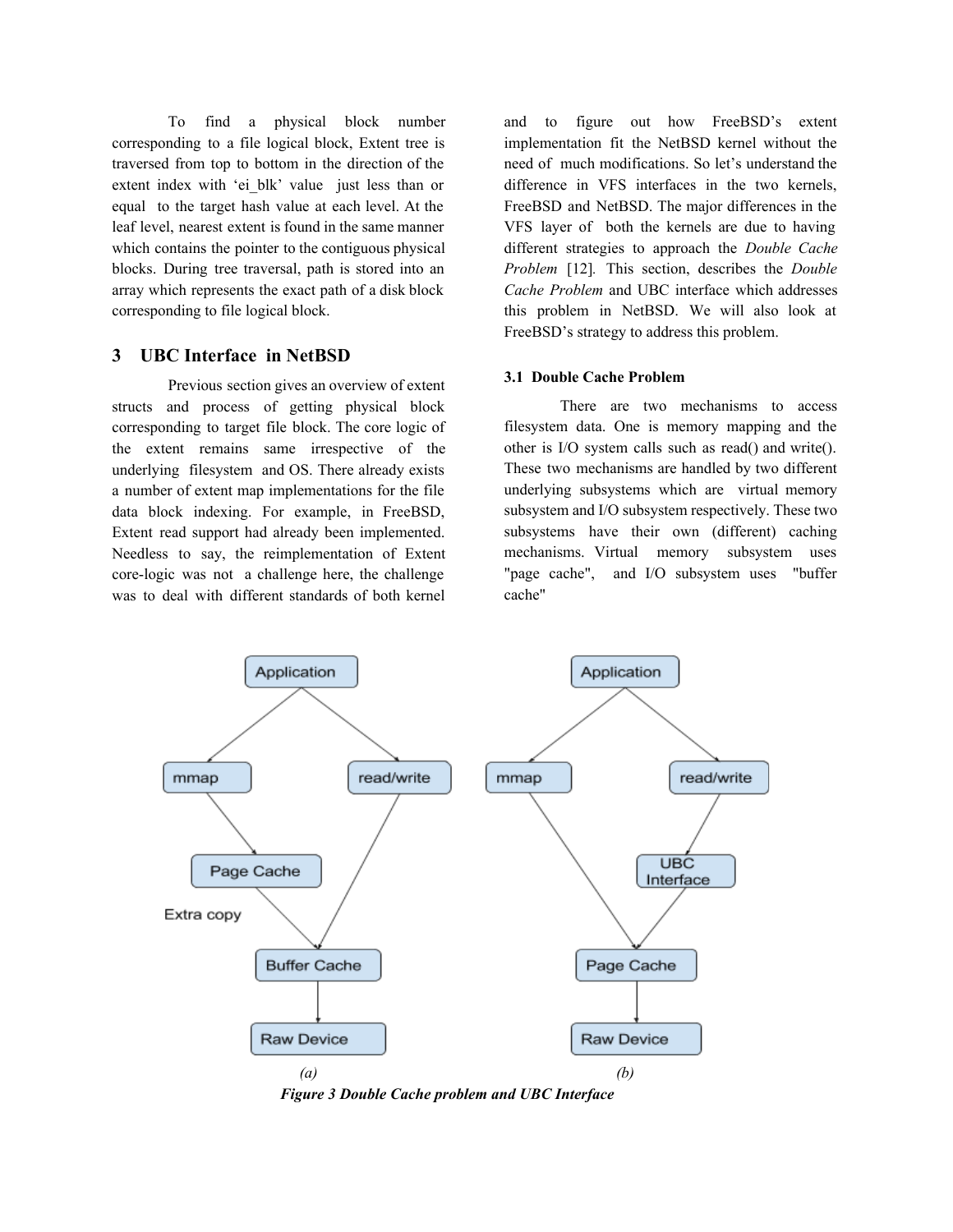to store their data (see figure 3). These two caching techniques eventually result into dual caching of data. This double-caching of data results in many problems viz *Memory Inefficiency, Bad Performance, Data Inconsistency*. These problems are collectively known as *Double Cache Problem* (BCP).

## **3.2 Addressing DCP: In NetBSD and FreeBSD**

FreeBSD handles this problem by allocating same physical memory for both buffer cache and page cache. Whereas NetBSD provides Unified Buffer Cache (UBC) interface to read file data directly into the page cache without going through the buffer cache. Table 2 below summarizes the different mechanisms to access file data in NetBSD and FreeBSD and their subsystems which handle this. In FreeBSD, extents read code was implemented above buffer cache memory interface and in NetBSD, it is implemented above UBC interface. So before understanding how FreeBSD's extent code can be imported to NetBSD over UBC interface we must understand the UBC interface.

## **3.3 UBC interface and VFS in NetBSD**

UBC is a subsystem in NetBSD, which solves the problems with the two-cache model. UBC model allows to store file data in the page cache for both read()/write() and mmap() accesses. File data is read directly into the page cache without going through the buffer cache by creating two new VOPs which return page cache pages with the desired data, calling into the device driver to read the data from disk if necessary. Since page cache pages aren't always mapped, it has a new mechanism for providing temporary mappings of page cache pages, which is used by read() and write() while copying the file data to the application's address space. Figure 5 shows the complete flow of control of mmap() and read/write system calls in NetBSD. The mmap() system call is handled by UVM which eventually calls VOP GETPAGES() and VOP PUTPAGES(). The only thing remained here, to be implemented by a filesystem are these functions. Fortunately, the kernel already has the genfs\_getpages()/ genfs\_putpages() routines which can be mapped directly to VOP GETPAGES/ VOP PUTPAGES(). genfs getpages() / genfs putpages are generic functions which call VOP\_BMAP() for getting file logical block to physical block mapping. Hence the filesystem specific code resides in only VOP\_BMAP().

UBC introduces these new functions:

● **VOP\_GETPAGES(), VOP\_PUTPAGES()** These new VOPs are provided by the filesystems to allow the VM system to request ranges of pages to be read into the memory from the disk or written from memory back to the disk. VOP GETPAGES() must allocate pages from the VM system for data which is not already cached and then initiate device I/O operations to read all the disk blocks which contain the data for those pages.

| Mechanisms $\rightarrow$ | IO system calls such as read(), write() | Memory mapping such as mmap() |
|--------------------------|-----------------------------------------|-------------------------------|
| FreeBSD                  | Buffer cache                            | Page cache                    |
| <b>NetBSD</b>            | Page cache using UBC                    | Page cache                    |

*Table 2 The approaches of addressing DCP in FreeBSD and NetBSD*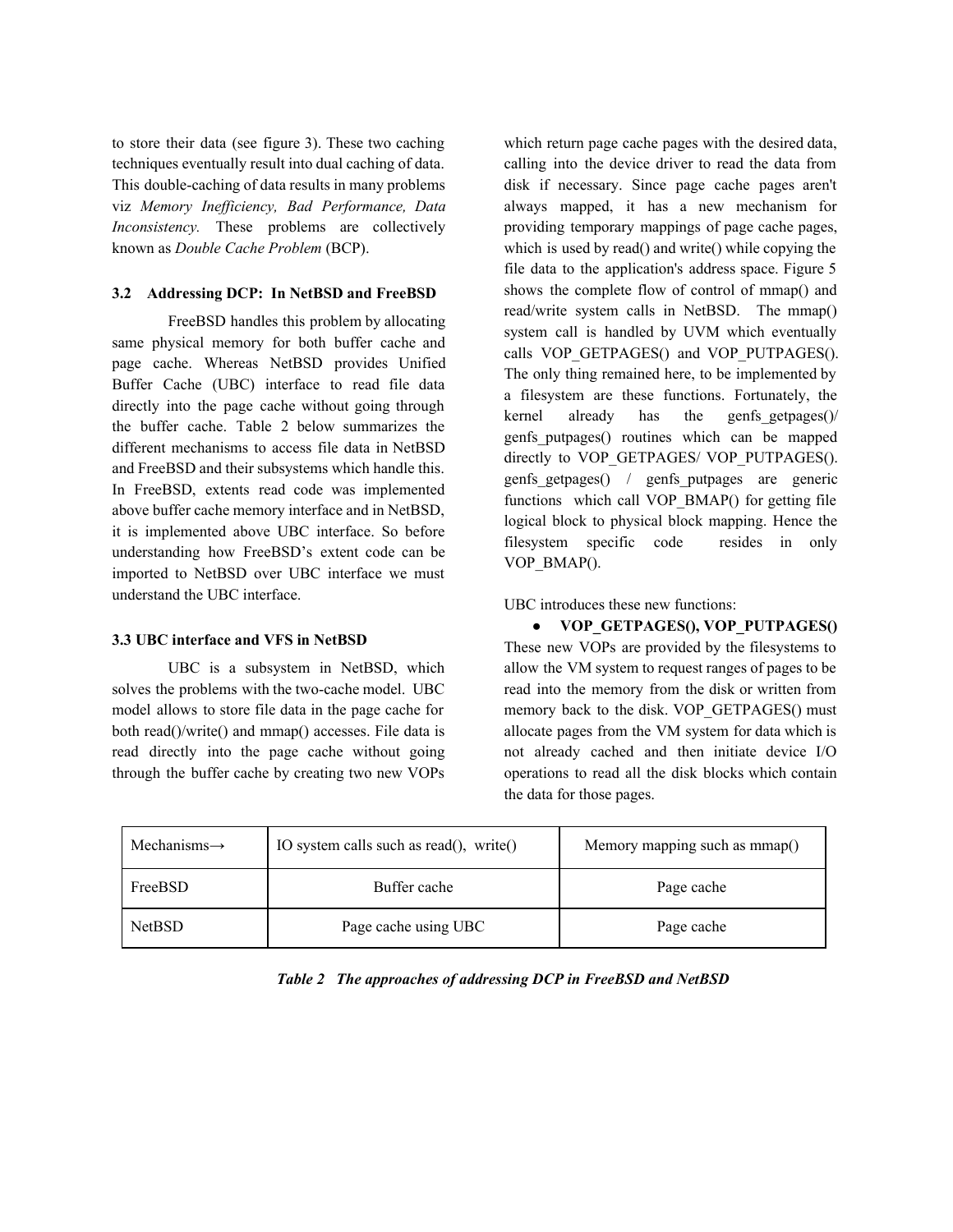

*Figure 4 Trace of read() and mmap() in NetBSD*

VOP\_PUTPAGES() must initiate device I/Os to write dirty pages back to the disk.

#### ubc alloc(), ubc release(), ubc pager

These functions allocate and free temporary mappings of page cache file data. These are the page cache equivalents of the buffer cache functions getblk() and brelse(). ubc\_pager is a UVM pager which handles page faults on the mappings created by ubc\_alloc(). A UVM pager is an abstraction which embodies knowledge of page-fault resolution and other VM data management. The only action performed by ubc\_pager is to call the new VOP\_GETPAGES() operation to get pages as needed to resolve the faults.

#### **● VOP\_BMAP**

This function is used by genfs getpages() / genfs\_putpages to get the file logical data block to physical data block mapping. Since logical block number to physical block number mapping purely depends on the filesystem itself, this function was left to be written by the filesystem developer.

## **3.4 Coding work**

Previous sections describes, how file data blocks are read into VM pages and how UBC interfaces avail them to the read/write system calls. After having this description, it is clear where the extent mapping code needs to go in the filesystem. The implementation was done as described below :

- 1. Ext4 compatible feature flags was first updated to include extent support as a new feature. While mounting the filesystem, the kernel checks the feature flags that a filesystem-image (on disk) needs, and allows filesystem to mount the filesystem-image only if all the essential features have been implemented in the filesystem. The updation in the feature flags was to turn the kernel support on for Ext4 extents in read-only mount mode.
- 2. Writing Ext4 Extent data structures in a separate file viz "ext2fs extents.h", and the implementation of extents functions in a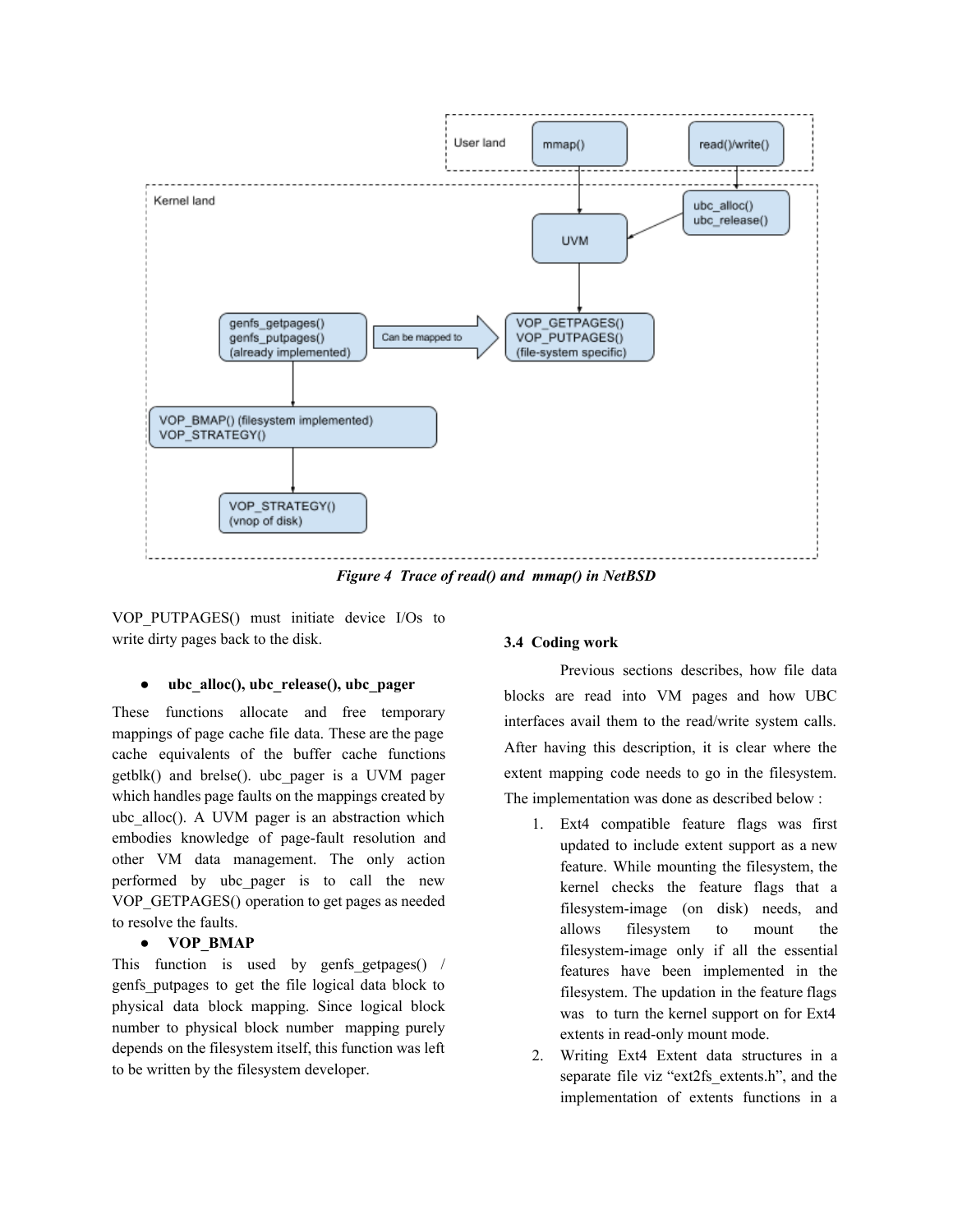new file ext2fs\_extents.c was the next step. In ext2fs extents.c, the main functions were ext2fs ext find extent() - function to add caching, and few other utility functions. These structures and functions were imported from FreeBSD [3] as these required the OS independent extent logic to be transformed into code.

3. Next step was to implement file logical block no. to physical block no. map to access the files supporting extents. There was a function '*ext2fs\_bmap'* in ext2fs bmap.c which used to invoke ext2fs bmaparray() to get the mapping for the file having indirect pointers for file data index. There, ext2fs\_bmapext() was added to get the mapping in case file has extent based index for file data blocks. Also a sanity check was added before invoking these functions based on the value of Ext4\_EXTENTS bit of *'di\_flag'* field in the file inode.

## **4 Ext3 HTree DIR Index**

In Ext2fs, directory entries follow linked-list data structure in which each directory operation (create, open or delete) requires a linear search of an entire directory file. This results in a quadratically increasing cost of operating on all the files of a directory, as the number of files in the directory increases. HTree directory indexing extension is designed to address this issue. In addition, the HTree indexing method is backward and forward-compatible with existing Ext2 volumes. Let's begin with understanding the linked-list directory structures and then jump to Ext3 HTree DIR.

#### **4.1 Linked List Directory**

In this directory structure, a directory file is a linked list of directory entry structures. Each structure contains the name of the entry, the inode associated with the data of this entry, and the distance within the directory file to the next entry. The rec\_len field in the directory entry stores the 16 bits unsigned displacement to the next directory

|  |  | from the start of the current directory entry. |  |  |
|--|--|------------------------------------------------|--|--|
|  |  |                                                |  |  |

| Offset(bytes) | Size(bytes) | Fields    |
|---------------|-------------|-----------|
|               |             | inode     |
|               | 2           | rec len   |
| 6             |             | name len  |
|               |             | file_type |
|               | $0 - 255$   | name      |

*Table 3 Linked Directory Entry Structure*

This field must have a value at least equal to the length of the current record. Since rec\_len value cannot be negative, when a file is removed, the previous record within the block has to be modified to point to the next valid record within the block or to the end of the block when no other directory entry is present. If the first entry within the block is removed, a blank record will be created and pointed to the next directory entry or to the end of the block. The directory file is traversed linearly by getting the offset of the next entry which is calculated by rec len + offset of the current entry [6].

## **4.2 HTree DIR Index**

HTree (hashed-BTree) is the data structure that is used by Ext3/4 as directory layout. It uses hashes of the file names as keys of the HTree. There are basically two types of blocks in an HTree indexed directory:

1. **Directory Index Block** (DX-block): Stores hash-value and block-ID pairs:

*Hash-value:* hash value of the entry name.

*Block-ID:* File logical block number of leaf block, or the next level indices block.

2. **Directory Entries Block** (DE-block): stores directory entries (filenames).

The root of an HTree index is the first block of a directory file. The leaves of an HTree are normal Ext2 directory blocks, referenced by the root or indirectly through intermediate HTree index blocks.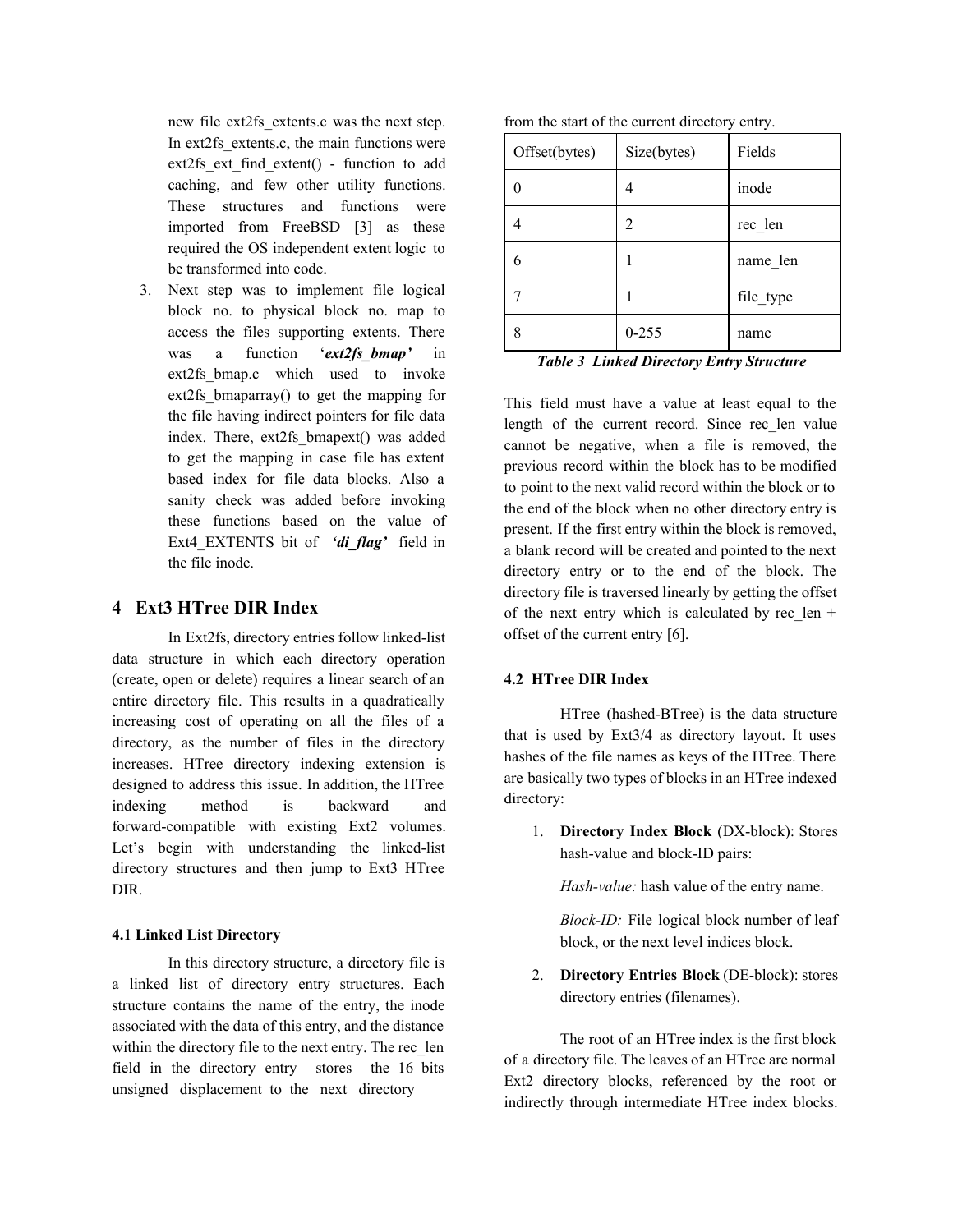References within the directory file are by means of logical block offsets within the file. An HTree uses hashes of names as keys, rather than the names themselves. Each hash key references not an individual directory entry, but a range of entries that are stored within a single leaf block. An HTree first level index block contains an array of index entries, each consisting of a hash keys and a logical pointer to the indexed block. Each hash key is the lower bound of all the hash values in a leaf block and the entries are arranged in ascending order of hash key. Both hash keys and logical pointers are 32-bit quantities. The lowest bit of a hash key is used to flag the possibility of a hash collision, leaving 31 bits available for the hash itself. The HTree root index block contains an array of index entries in the

ext2fs\_fake\_direct

e2d ino /\* inode number of entry \*/ e2d\_reclen /\* length of this record \*/ e2d namlen  $/*$  length of string in d\_name \*/ e2d type;  $/*$  file type  $*/$ 

*Table 4(a) Fake directory structure*

| ext2fs htree entry                             |
|------------------------------------------------|
| h hash                                         |
| h blk<br>Table 4(b) Index node entry structure |

ext2fs htree node

ext2fs fake direct h fake dirent ext2fs htree\_entry h\_entries[0]

*Table 4(c) Index node structure*

| ext2fs htree root                                                                                                                                                   |  |
|---------------------------------------------------------------------------------------------------------------------------------------------------------------------|--|
| ext2fs fake direct h dot<br>h dot name $[4]$<br>ext2fs fake direct h dotdot<br>h dotdot name[4]<br>ext2fs htree root info h info<br>ext2fs htree entry h entries[0] |  |

*Table 4(d) htree root structure*

same format as a first level index block. The pointers refer to index blocks rather than leaf blocks and the hash keys give the lower bounds for the hash keys of the referenced index block. The HTree root index also contains a short header, providing information such as the depth of the HTree and information oriented towards checking the HTree index integrity. Figure 5 below illustrates an indexed directory stored as an htree  $[10]$ .

## **Lookup() in HTree**

lookup for a name-entry in the HTree is begun by reading the root, the first block of the directory file. Then a number of tests are performed against the header of the index root block in an attempt to eliminate any possibility of a corrupted index causing a program fault in the operating system kernel. Next the hash value of the target name is computed, and from that a decision is made for which leaf block to search. The desired leaf block is the one whose hash range includes the hash of the target entry name. Since index entries are of fixed size and maintained in sorted order, a binary search is used here. The format of an index entry is the same, whether it references a leaf block or an interior index node, so this step is simply repeated if the index tree has more than one level. As the hash probe descends through index entries, an access chain is created, until the target leaf block is read [7].

Once a target leaf block has been obtained, lookup proceeds exactly as without an index, i.e., by linearly searching through the entries in the block. If the target name is not found then there is still a possibility that the target could be found in the following leaf block due to a hash collision. In this case, the parent index is examined to see if the hash value of the successor leaf block hash has its low bit set, indicating that a hash collision does exist. If set, then the hash value of the target string is compared for equality to the successor block's hash value (minus the collision bit). If it is the same then the successor leaf block is read, the access chain updated, and the search is repeated.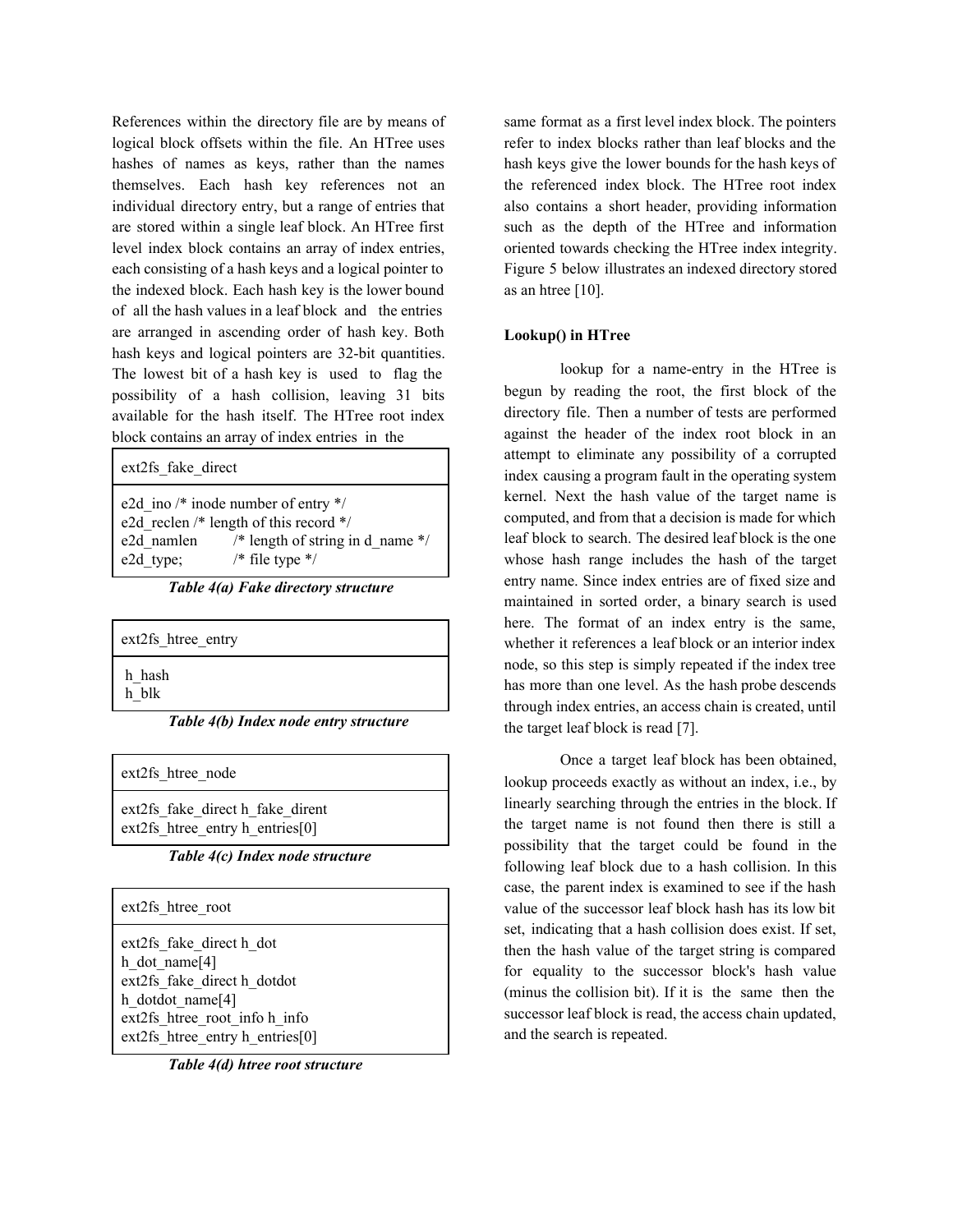

*Figure 5 A typical HTree DIR Index*

## **Implementation in NetBSD**

The core logic of the HTree DIR index had already been implemented in other kernels like FreeBSD and Linux. Moreover the logic of the HTree traversals remains same irrespective of the underlying kernel except for the few differences in the code. FreeBSD and NetBSD had quite similarity in the directory lookup code, hence HTree DIR core implementations were directly imported from FreeBSD. To dig a bit into the HTree index directory code, let's split the code into following segments.

#### **1. Add kernel support for HTree DIR**

Ext4 compatible feature flags were first updated to include HTree DIR support as a new feature. While mounting the filesystem, the kernel checks the feature flags that a filesystem-image(on disk) needs, and allows filesystem to mount the filesystem-image only if all the essential features are implemented in the filesystem. The updation in the feature flags was to turn the kernel support on for Ext3 HTree DIR in read-only mount mode.

HTree index support at directory level is checked by reading *Ext2\_INDEX* bit of *'e2di\_flags'* field of the directory inode. If this bit is set then the first directory block is interpreted as the root of an HTree index.

## **2. HTree data structures and hash algorithms**

All the HTree specific data-structures as summarized in table 4 were added in ext2fs htree.h, and the hash specific structures were added in ext2fs hash.h, whereas the hash algorithms were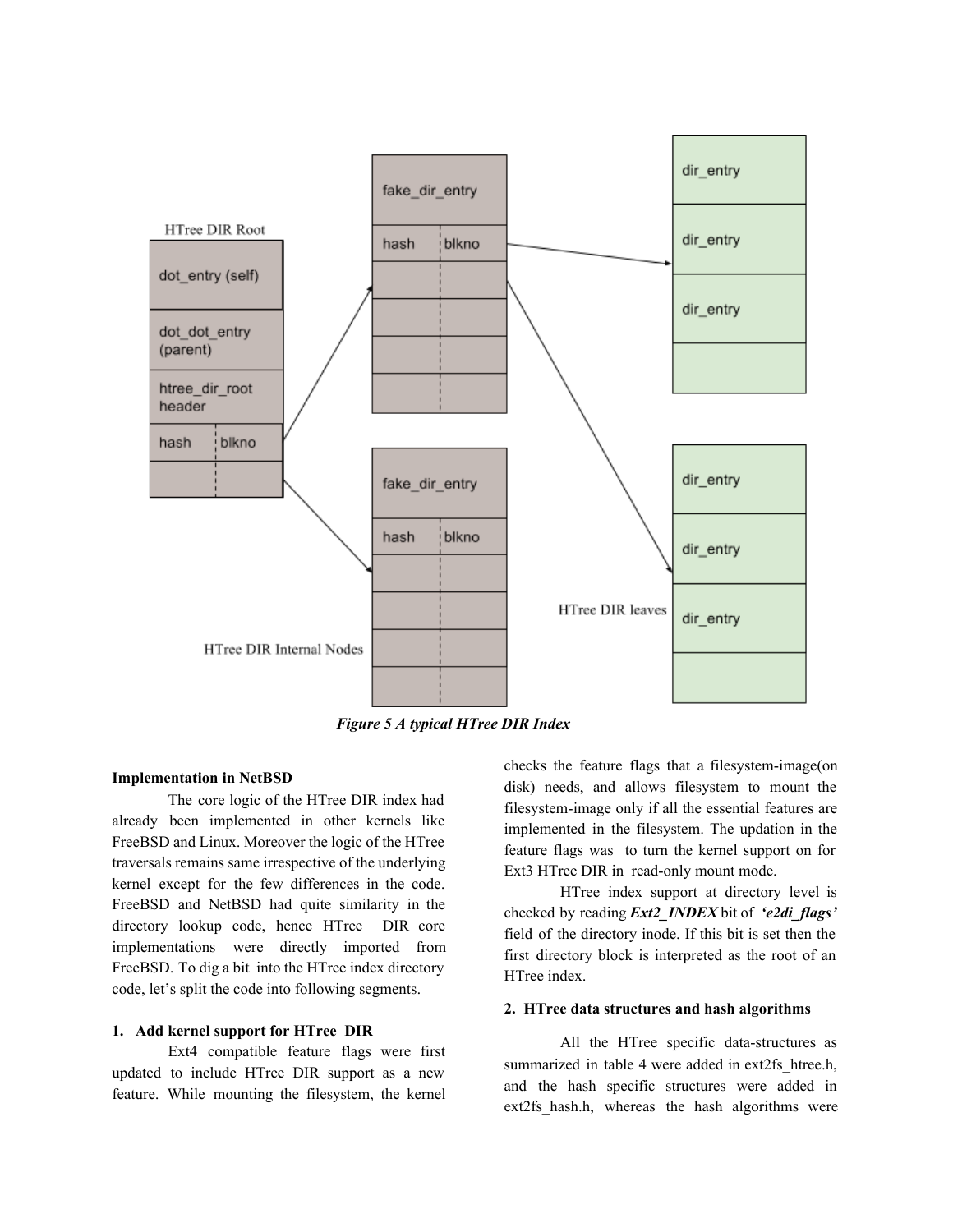implemented in ext2fs\_hash.c. FreeBSD implementations of hash algorithms were directly imported into NetBSD.

## **3. HTree Directory lookup operations**

The code for traversing HTree DIR during lookup operation when flag EXT3\_INDEX in directory inode is set, was written in a new file ext2fs htree.c. Most of the code was placed in the function *ext2fs* htree lookup(). The algorithms of *ext2fs\_htree\_lookup()* was straightforward but since there are different approaches of addressing directory lookup results in NetBSD and FreeBSD, it required few modifications to fit FreeBSD's code into NetBSD kernel. The algorithm steps of lookup operation is shown below:

- 1. Compute a hash of the name.
- 2. Read the index root.
- 3. Use binary search to find the first index or leaf block that could contain the target hash (in tree order).
- 4. Repeat the above until the lowest tree level is reached
- 5. Read the leaf directory entry block and do a normal Ext2 directory block search in it.
- 6. If the name is found, return its directory entry and buffer
- 7. Otherwise, if the collision bit of the next directory entry is set, continue searching in the successor block.

# **5 Tool Used**

## **● VND (VNode Disk Driver)**

The **vnd** [1] driver in NetBSD, provides a disk-like interface to a file. I used this tool to give a disk-appearance to the file containing filesystem image, so that it can readily be mounted in NetBSD and can be double checked with other OS.

**● ATF**

ATF (an automated testing framework [1]) provides the necessary means to easily create test suites composed of multiple test programs, which in turn are a collection of test cases. It also attempts to simplify the debugging of problems when these test cases detect an error by providing as much information as possible about the failure. I used ATF to test the new features implemented in this project.

● Apart from these I used, *Linux* OS as the host machine, *VirtualBox* to run NetBSD as the guest machine and *Vim-editor* an IDE for coding purposes. I used Git for version controlling and github for my code repository. I also used Opengrok tool[16] for keyword search in NetBSD source code.

# **6 Testing**

NetBSD has a well organised Automated Testing Framework (ATF) using rump which separates the test cases from test programs that collects and exposes the group of tests cases. NetBSD kernel also has a great variety of test cases written for users to test their system's working. I used the same test framework to test the Ext2fs module using the existing test programs and tests cases. All existing tests-cases were passed but test cases specific to features implemented as a part of this project are still TODO for now.

## **7 Future work**

Unit tests for testing the Ext4 specific functionality of Ext2fs module are remaining to be written. Secondly, there are few feature remaining to be implemented to achieve full Ext4 read support. Those are mainly FLEX BG, DIR NLINK, GDT CKSUM. But these need significant time investment, probably as a separate GSoC project.

Coming to write support, which is even more challenging, needs additional extents write support and HTree directory index write support to be implemented.